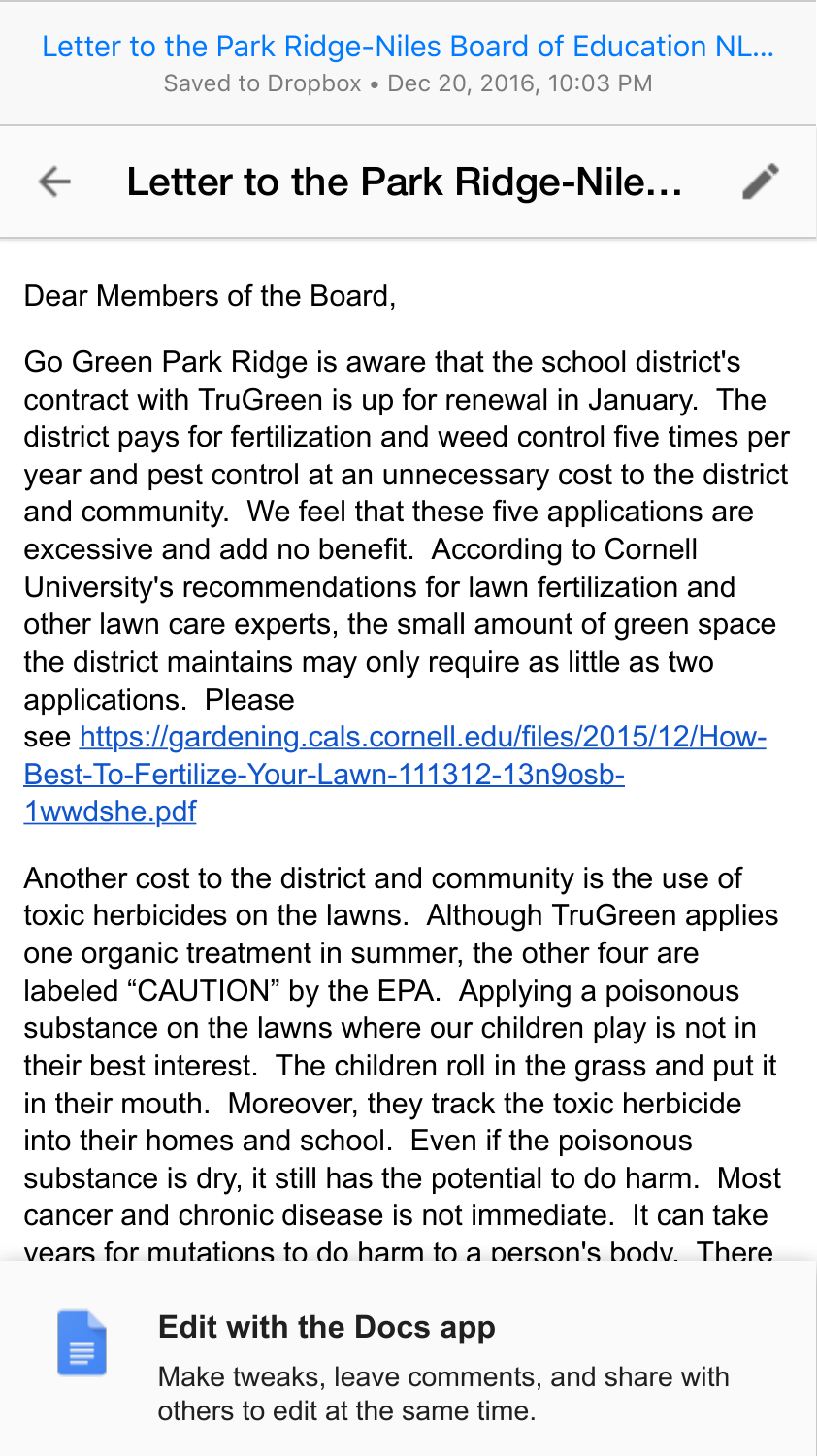at a lower cost. If the district decides to renew with TruGreen, just two applications of organic fertilizer per year is less than the one organic and four synthetic applications the district currently pays for. Although the savings would not be large, it is less and does no harm.

toxic lawn care and may offer the international may offer the services of the services of the services of the

2) We would also like to ask the district to adopt the practice of aerating their lawns, mowing high and leaving the clippings on the lawn. These practices will reduce the need for lawn fertilizers and contribute to the health of the soil. Ideally, we would like to see the district come to adopt natural lawn care and the least toxic integrated pest management practices for all their green spaces[.](https://www.google.com/url?q=https://www.google.com/url?q%3Dhttps://beyondpesticides.org/assets/media/documents/lawn/documents/OrganicFallLawn101.pdf%26amp;sa%3DD%26amp;ust%3D1482296597722000%26amp;usg%3DAFQjCNFfiajVRBMm7SlnNUWtnSze_QSr9g&sa=D&ust=1482296597743000&usg=AFQjCNGcKxnsx2nyA1e8Sw81d6SgeoJ5RQ)

Go Green Park Ridge's mission is not only to advise the community and provide resources on environmental sustainability, but to encourage conservation practices as well. Conservation will always lead to savings. We understand that the bottom line is vital to a fully functioning school district that provides adequate, if not excellent, training for the youth of the 21st century. Moreover, as per training, "...the state of Illinois recognizes the importance of [Environmental Education] and requires public schools to include instruction, study, and discussion of environmental problems," (105 ILCS 5/27-13.1) [https://www.ncbi.nlm.nih.gov/pmc/articles/PMC2872569/.](https://www.google.com/url?q=https://www.google.com/url?q%3Dhttps://www.ncbi.nlm.nih.gov/pmc/articles/PMC2872569/.%26amp;sa%3DD%26amp;ust%3D1482296597723000%26amp;usg%3DAFQjCNHPo0HmRgAOBpG09YnTmuah0sZGdg&sa=D&ust=1482296597743000&usg=AFQjCNGYFVUnbVaAl86TUsaAqpBZ9BzV4Q)

We would like Niles-Park Ridge School District 64 to employ what is called "The Precautionary Principle". This states that "[when] an activity raises threats of harm to the environment or human health, precautionary measures should be taken even if some cause and effect relationships are not fully established scientifically.["](https://www.google.com/url?q=https://www.google.com/url?q%3Dhttp://www.sehn.org/ppfaqs.html%26amp;sa%3DD%26amp;ust%3D1482296597725000%26amp;usg%3DAFQjCNFR9I-WdKSY_wYIKNBeopvhd8GvEw&sa=D&ust=1482296597743000&usg=AFQjCNE8oO7AUxcKGdTemo8iunH0PFTLVw) [http://www.sehn.org/ppfaqs](https://www.google.com/url?q=https://www.google.com/url?q%3Dhttp://www.sehn.org/ppfaqs%26amp;sa%3DD%26amp;ust%3D1482296597725000%26amp;usg%3DAFQjCNH3XoeVbl7TbyOt7Kcq7x4Y3u3xoQ&sa=D&ust=1482296597744000&usg=AFQjCNHuqJt8ISNkVraYUPMN43ehTe81fw)[.](https://www.google.com/url?q=https://www.google.com/url?q%3Dhttp://www.sehn.org/ppfaqs.html%26amp;sa%3DD%26amp;ust%3D1482296597725000%26amp;usg%3DAFQjCNFR9I-WdKSY_wYIKNBeopvhd8GvEw&sa=D&ust=1482296597744000&usg=AFQjCNEf5K5DMW2FXFyrAbY38SYfF9VenQ)